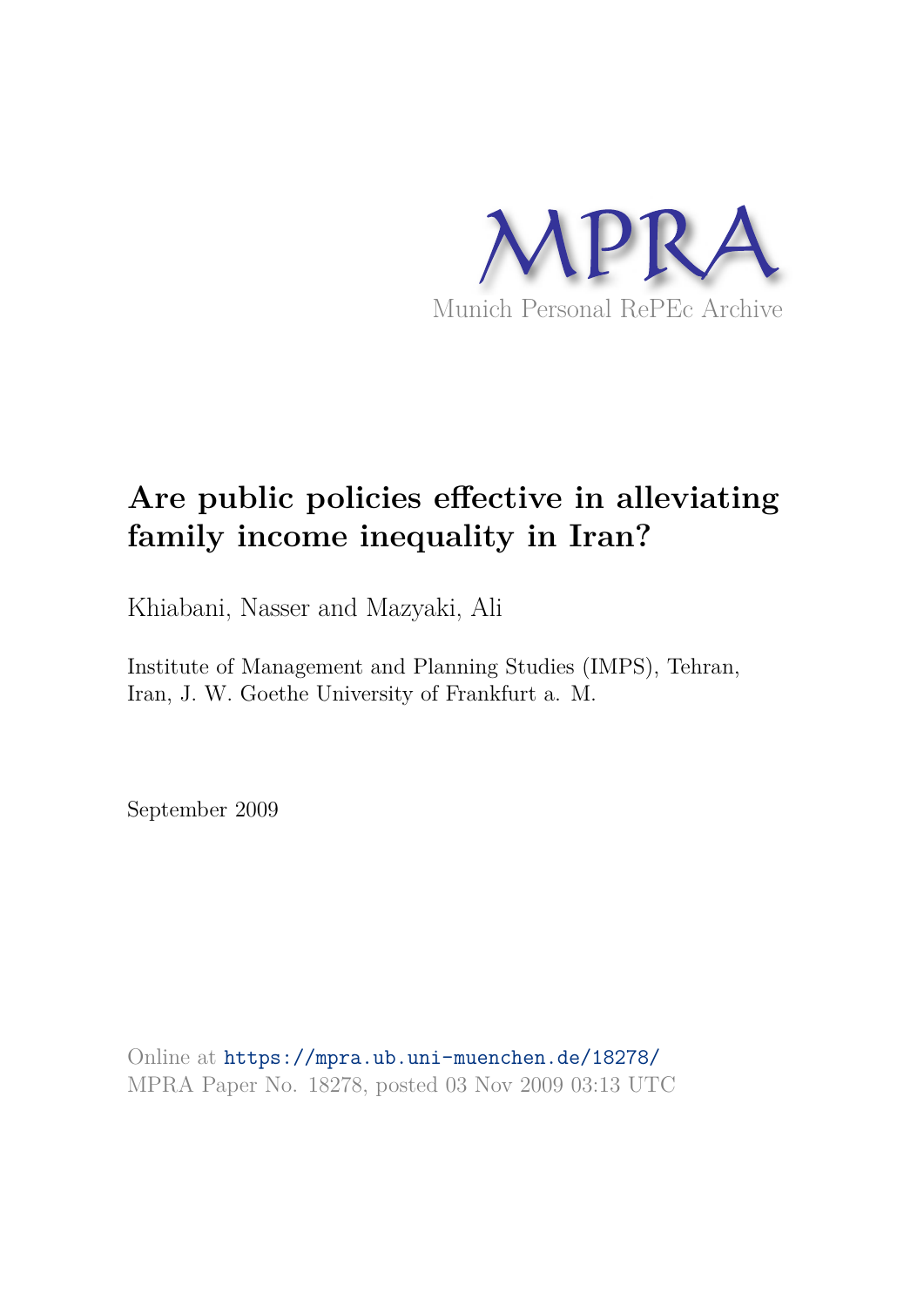# Are public policies effective in alleviating family income inequality in Iran?

Nasser Khiabani<sup>†</sup>

Institute of Management and Planning Studies (IMPS), Tehran, Iran Ali Mazyaki

J. W. Goethe University of Frankfurt a. M., Frankfurt, Germany

#### Abstract

Redistributing incomes has always been one of the main goals of Iranian policy makers, although political regimes have changed frequently between 1991 and 2004. We have applied a microsimulation using the Oaxaca-Blinder decomposition and a Heckman correction for sample selection bias to compare simulation results for a hypothetical unchanged situation with the actual policy shift observed. While we are able to identify the years in which policy shifts occurred, our results suggest that the intended redistribution goals were at most partially achieved, affecting only some occupations and being offset by changes to the level of family incomes.

Keywords: Income Distribution, Policy Evaluation, Oaxaca-Blinder, Heckit.

## 1 Introduction

Following the end of the Iran-Iraq war in 1988, equalizing incomes across classes became one of the main goals pursued by Iranian governments as expressed in the framework of three development programs implemented from 1990 through 2004. The first development program began in 1990 and continued untill 1994 while Mr. Rafsanjani was president. The goals of this program were a reform in the economic structure, control of population growth and promotion of social justice through the redistribution of wealth, decreasing the gap between rich and poor, and balancing the wages and incomes of various economic sectors. Deregulation was one of the main characteristics of the economic policy under the first half of the Rafsanjani presidency.

Forthcoming in Journal of Income Distribution.

<sup>&</sup>lt;sup>†</sup>Corresponding author. Tel.:  $(+98 \t21) \t22802708$ ; Fax:  $(+98 \t21) \t22802707$ ; E-mail address: n.khiabani@imps.ac.ir.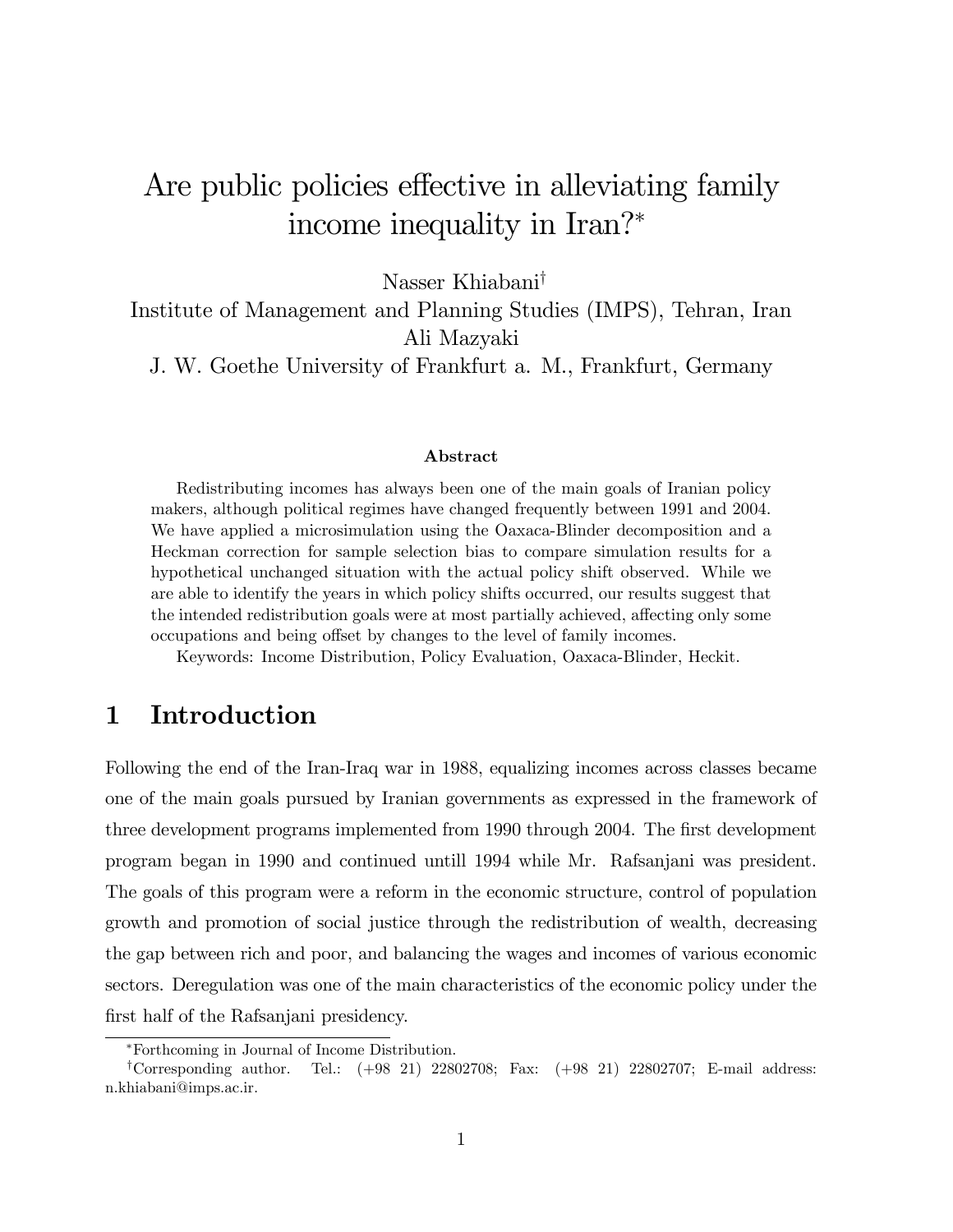The second development program began in 1995, when the Rafsanjani government returned to its previous price regulation policies, and continued untill 1999. This program's first guideline was "the realization of social justice"; as such it defined the Gini coefficient as the criterion for income inequality and set decreasing the value of this coefficient as the main goal of the program. In addition to these social justice goals, this program also included plans for privatization, reform of the tax system, extension of the social security system, and reduction of the country's dependence on income from oil exports. This program also proposed reforming wages and the "salary payment system".

The third development program, introduced in 2000, was designed with the aim of increasing privatization and minimizing government intervention in the economy. Moreover, as in both previous programs, reducing income inequality was set as a further important goal. This program also defined certain instruments such as the social security and insurance systems as a means of promoting social justice.

Reviewing the goals of all these three programs indicates that improving the equity of income distribution was constantly one of the central goals that led Iranian policy makers in determining overall policies for the economy of Iran. This raises a question, aside from consideration of the various aspects of pushing distributive policies, and that is to what extent these different policies implemented from 1990 to 2004 met the goals stated above. It should be noted that, since improving distributions solely for certain occupations is not sufficient proof of a general change, we focus on the effect of distributional polices at the family level in addition to their effects on all occupations; this is because, sometimes the government distributes wages more equitably, but in transferring this effect to the level of the family, it fails, since the effects of the policy on other factors offset the effects on wages.

In this paper, we demonstrate how policy shifts between 1991 and 2004, affect income flows in different occupations and integrate this to the family level; based on these results, we evaluate the effectiveness of policy measures on income distribution during that period. We follow an Oaxaca-Blinder (1973) microsimulation framework as extended by Bourguignon et al. (2004); moreover, we use Heckman's correction method in successive years to capture sample selection bias. This method helps us evaluate the effects on the distribution that policy shift has caused in comparison to the hypothetical case without the occurrence of the policy shift.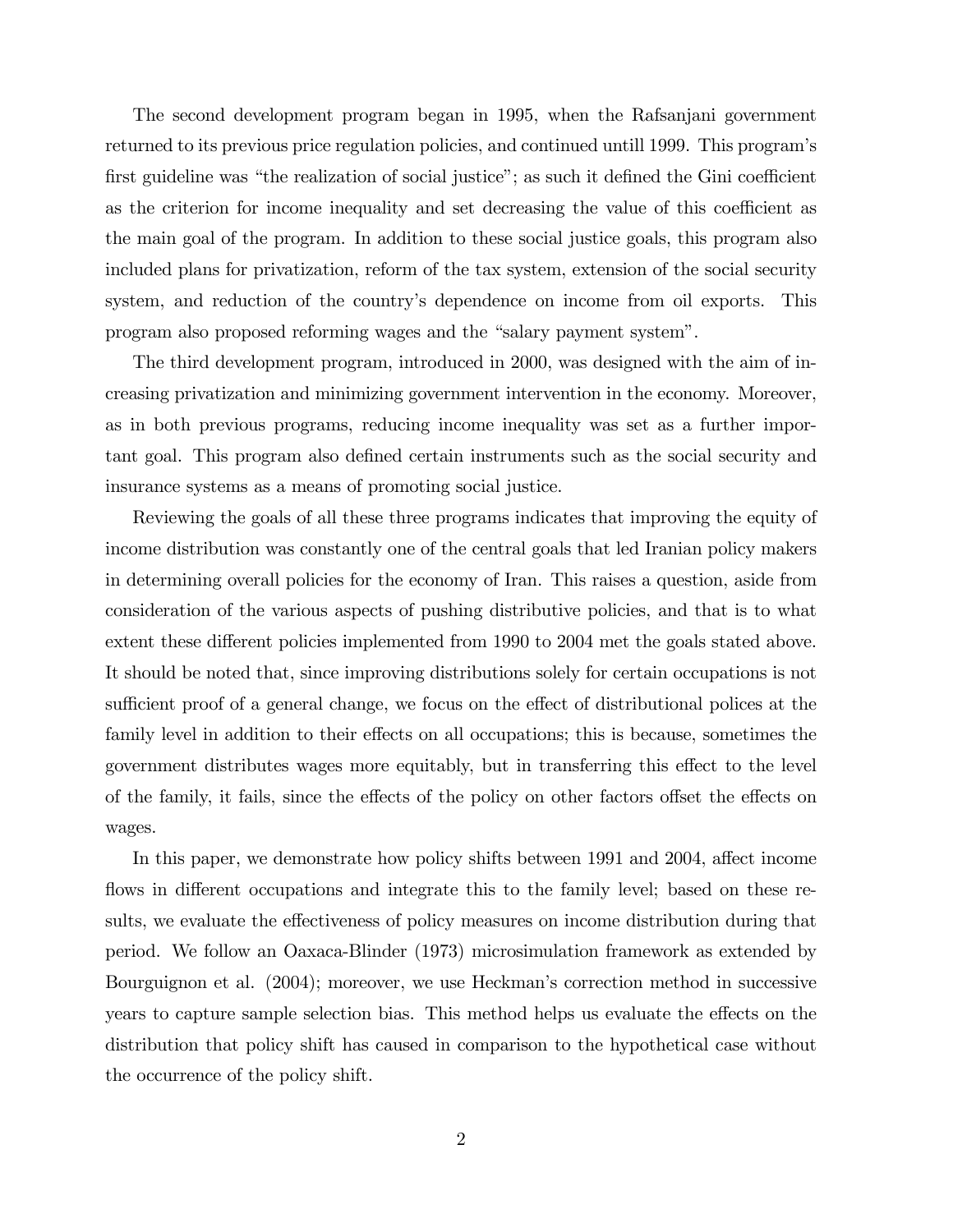The microsimulation methodology used in this paper is a very simple dynamic singlecountry model that may be seen as an extension of the well-known Oaxaca-Blinder decomposition. In our microsimulation, the effect of the policy shift is obtained by comparing the actual and the hypothetical distribution obtained by a simulation of the population observed at the current period and the remuneration structure observed during the previous period. Since our objective is to compare a society affected by a policy shift with a society unaffected by that shift, we face a sample selection bias in applying this method, because there is no data for the various economic actors and the income level in the hypothetically unaffected year. As the characteristics of the unaffected society, we choose to use the remuneration structure of the year before the shift happens, and this assumption of two successive years alleviates the problem of structural changes but cannot resolve it.

Heckmanís (1976) method for capturing sample selection bias is used in this paper in order to capture the endowment effect in the Oaxaca-Blinder decomposition. Velez, et al. (2002) and Bravo, et al. (2000) have used Heckmanís method in studies of income distribution, but in their application for describing participation of women in the labor force, Heckman's method does not have any significant effect on the prediction power ì[p]ossibly because of the lack of proper instruments, the correction for selection proved insignificant" (Bourguignon, et al.  $(2004, p. 189)$ ). We, on the other hand, use the significant power of Heckman's two-stage method to predict the hypothetical year that is una§ected by policy shifts. Our method regards previous methods as special cases and adds an instrument for capturing sample selection bias, given that there is no data for the hypothetical year.

The organization of this paper is as follows: in section 2, we discuss our model; the empirical results are presented in section 3; section 4 illustrates our conclusions.

### 2 Model

The first component of our model is an identity that defines income per capita in household h with  $n_h$  members and three activities:

$$
y_h = \frac{1}{n_h} \left[ \sum_{j=1}^3 I_h^j Y^j + y_h^o \right] \tag{1}
$$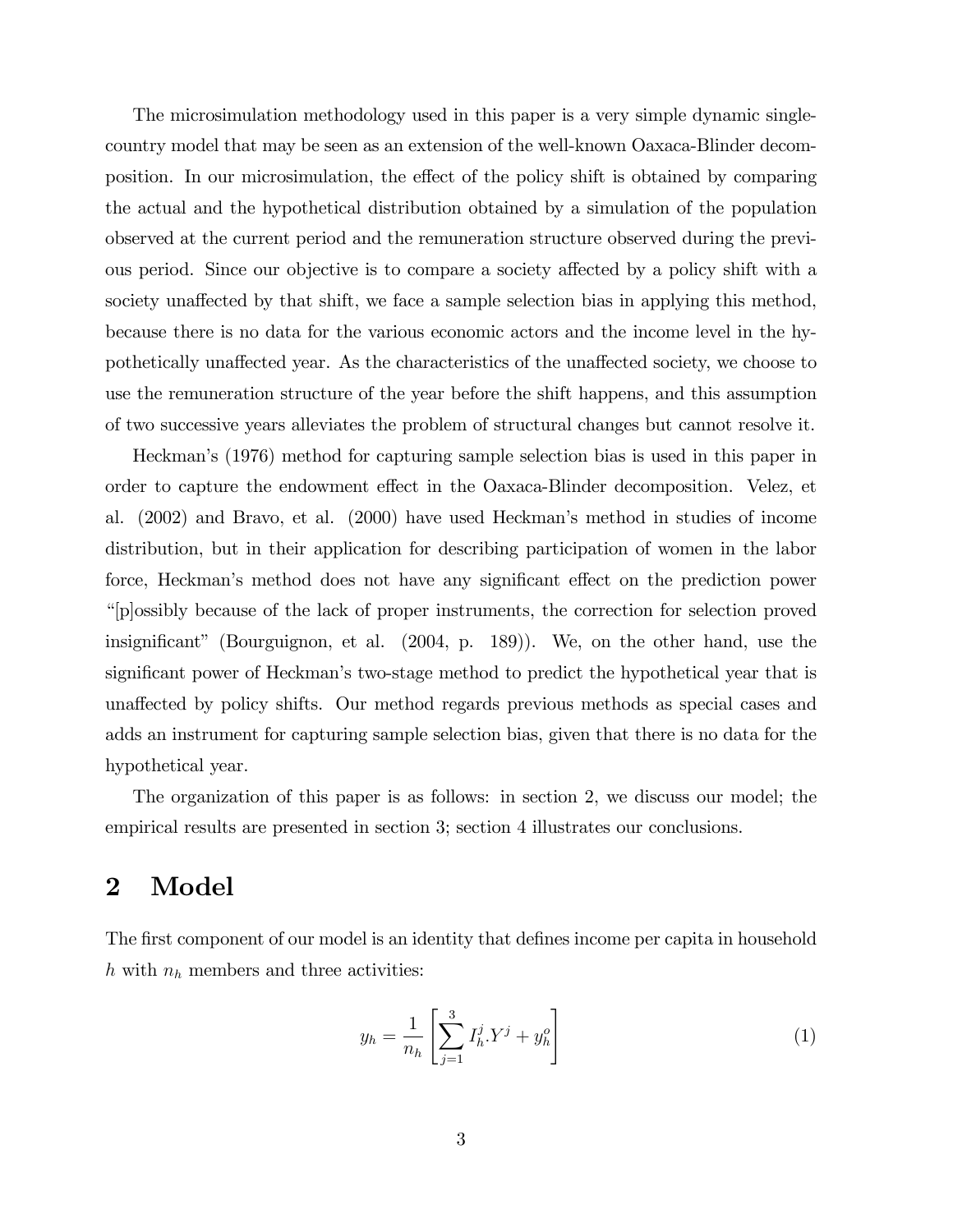in which  $Y^j$  is series of an individual's income in activity j, and the inner product  $I_h^j$  $_{h}^{j}Y^{j}$ aggregates earnings of those individuals who belong to household h; the definition of  $I_h^j$  $\frac{\jmath}{h}$  is a dummy variable, one when corresponding element of  $Y<sup>j</sup>$  belongs to a person in household  $h$ , and is otherwise *zero*. In expression 1, household income is defined as the aggregation of earnings  $Y^j$  for those individual members of household h across activities j, and of other sources of household income  $y_h^o$ .

An individual *i* earns, in activity *j*, an income  $y_i^j$  which depends on his or her socioeconomic characteristics; likewise,  $y_h^o$ , other sources of household income depends on household specific characteristics. We replace the density function with the linear model; the following equations show this relation:

$$
\log(y_h^o) = X_h^o \beta^o + \varepsilon_h^o \tag{2}
$$

$$
\log(y_i^j) = X_i^j \beta^j + \varepsilon_i^j \qquad j = 1, 2, 3 \tag{3}
$$

There are thus four equations: the last three equations (2) and (3), for individual activities and the equation for other sources of household income; they will be integrated into (1). Thus this model will present a complete relation between family income, characteristics and the family members, such that we can use this model in a microsimulation. However, in this model we do not control for occupational choices. In the next step, we develop this model further in order to compare two given situations. Without loss of generality, the rest of this section will be considering one of the mentioned four equations.

### 2.1 Microsimulation

The essence of notation in this section is like that of Bourguignon, et al. (2004, chapter 2, page 19), however, the difference is the fact that in their notation  $t$ , and  $t'$  specify two time periods but we think of two situations  $s$ , and  $s'$ : an affected and a hypothetically unaffected situation from a policy shift that occurs in time period  $t$ , a year we refer to as "this year"<sup>1</sup>. Let  $f^s(y)$ , and  $f^{s'}(y)$  be the density functions of the distribution of income y, or any other definition of economic welfare, at two mentioned situations  $s$ , and  $s'$ . The

<sup>&</sup>lt;sup>1</sup>Here, we assume that we know when the policy shifts. However, tracing this fact is case dependent; in our application we define a measure for the amount of policy shift in different years and match it to economic facts. For more description please see section 3, empirical results.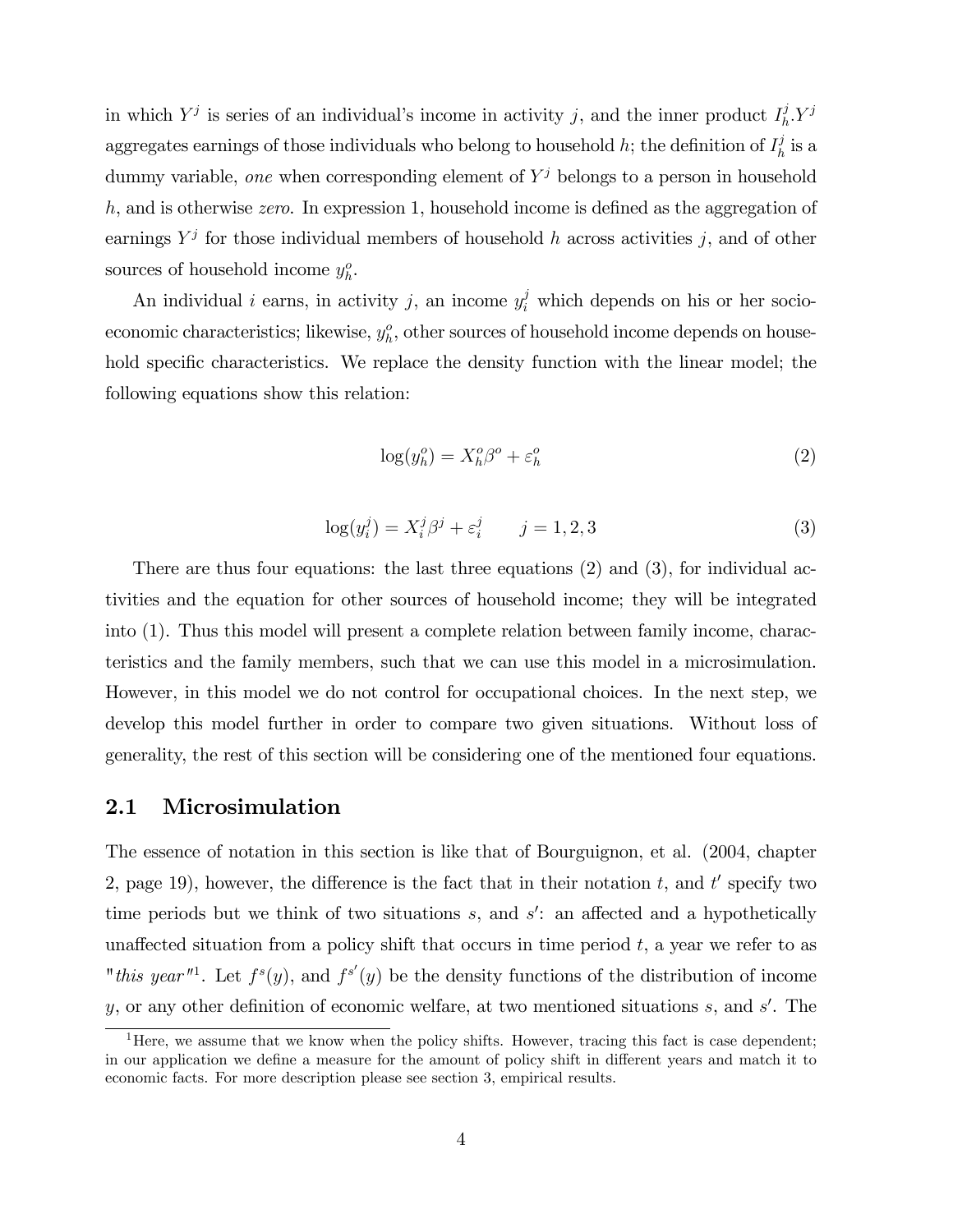objective of the analysis is to identify the effective factors in the change of the distribution from the second to the first distribution: a hypothetical unaffected situation  $s'$  to an affected situation s from the policy shift in this year.

To do so, Following Bourguignon, et al. (2004, p. 27), we depart from the joint distributions  $\varphi^{s}(y, X)$ , where X is a vector of individual or family characteristics. The distribution of incomes,  $f^{s}(y)$ , is of course the marginal distribution of the joint distribution  $\varphi^{s}(y, X)$ :

$$
f^{s}(y) = \int \dots \int_{c(X)} \varphi^{s}(y, X) dX \tag{4}
$$

where the integral is over the domain  $c(X)$  on which X is defined. Denoting  $g^{s}(y|X)$ , the distribution of income conditional on  $X$ , an equivalent expression of the marginal income distribution at situation  $s$  is:

$$
f^{s}(y) = \int \dots \int_{c(x)} g^{s}(y|X)\chi^{s}(X)dx
$$
\n(5)

where  $\chi^{s}(X)$  is the joint distribution of all elements of X at situation s. We can write this distribution for situation  $s'$  as well.

Given the elementary decomposition, it is a simple matter to express observed distributional change from  $f^{s'}(y)$  to  $f^{s}(y)$  as a function of the change in the two distributions appearing in  $(5)$  – that is to say, the distribution of income conditional on characteristics X,  $g(y|X)$ , and the distribution of these characteristics,  $\chi(X)$ . To do so, Bourguignon, et al. (2004) define the following counterfactual experiment:

$$
f_g^{s' \to s}(y) = \int \dots \int_{c(x)} g^s(y|X) \chi^{s'}(X) dx \tag{6}
$$

The distribution would have been observed at situation  $s'$  if the distribution of income conditional on characteristics  $X$  had been that observed in situation s. Likewise, we may define the counterfactual

$$
f_{\chi}^{s' \to s}(y) = \int \dots \int_{c(x)} g^{s'}(y|X)\chi^s(X)dx \tag{7}
$$

where, this time, it is the joint distribution of characteristics that has been modified. Note that this latter distribution could also have been obtained starting from the situation s and replacing the conditional income distribution of that situation by the one observed in situation  $s'$ . In other words, it is identically the case that, with obvious notation,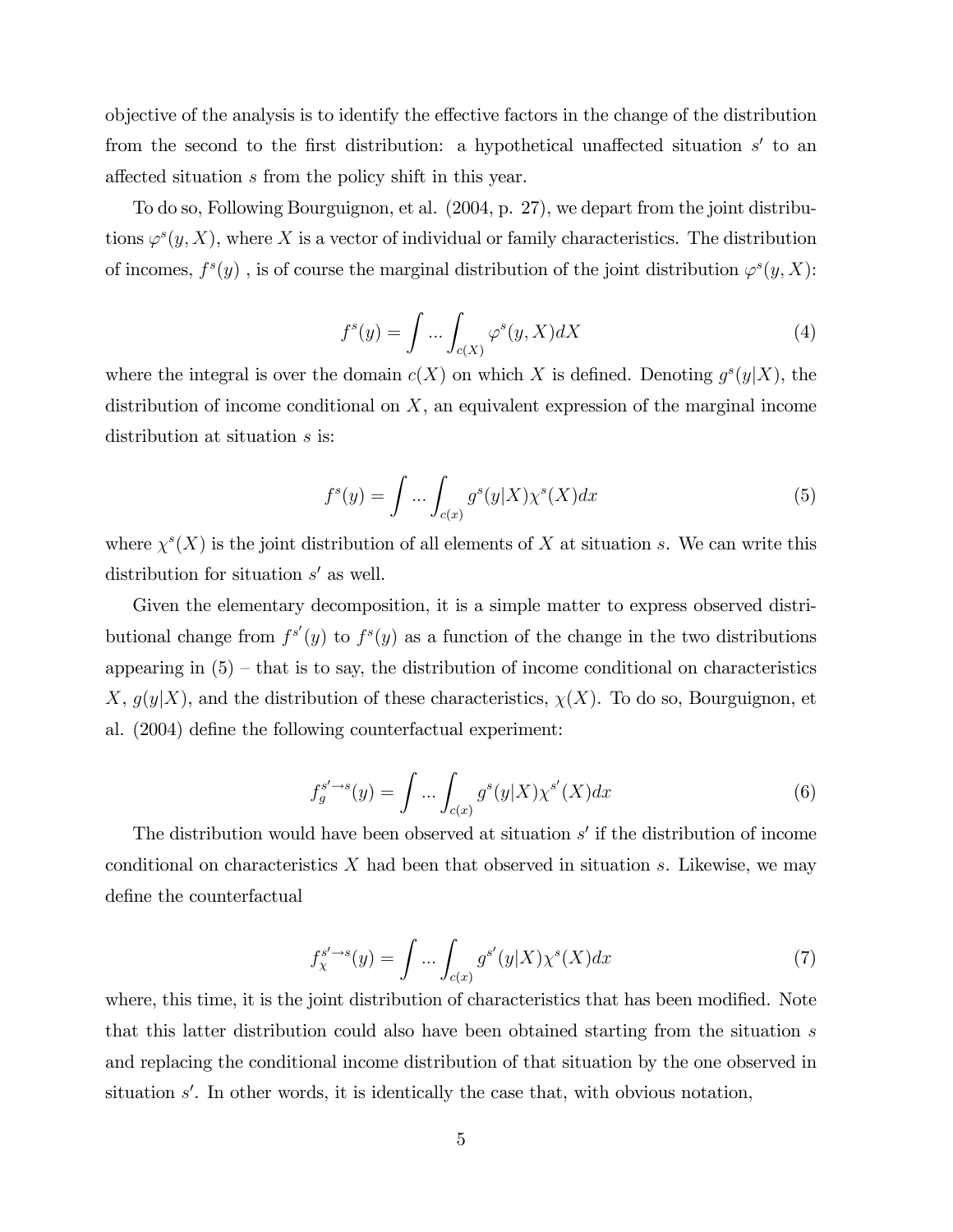$$
f_g^{s \to s'}(y) = f_\chi^{s' \to s}(y) \tag{8}
$$

On the basis of the definition of these counterfactuals, the effect of policy shift  $f^s(y) - f^{s'}(y)$ may now be identically decomposed into

$$
f^{s}(y) - f^{s'}(y) = \left[f^{s}(y) - f^{s \to s'}_{g}(y)\right] + \left[f^{s' \to s}_{\chi}(y) - f^{s'}(y)\right]
$$
(9)

taking means under the parametric assumption that the conditional mean of  $g^{s}(y|X)$  may be expressed as  $X\beta^s$  would actually lead to the well known Oaxaca-Blinder decomposition:

$$
\overline{y^s} - \overline{y^{s'}} = \overline{X^s} (\beta^s - \beta^{s'}) + (\overline{X^s} - \overline{X^{s'}}) \beta^{s'} \tag{10}
$$

which is the actual equation Bourguignon et al. (2004) present on pages 21 and 29 of their book. The observed distributional change in (9) is expressed as the sum of a pricebehavioral effect and an endowment effect.

Now suppose ideally that we have characteristics and incomes of individuals and families in both situations  $s$  and  $s'$ . In a simple way of performing without considering general functional problem, we replace the density function by following model in both situations  $s$  and  $s'$ :

$$
\log(y_i^s) = X_i^s \beta^s + u_i^s \tag{11}
$$

$$
\log(y_i^{s'}) = X_i^{s'} \beta^{s'} + u_i^{s'} \tag{12}
$$

in which  $y_i^s$ , and  $X_i^s$  are individual or family *i*'s income and characteristics in situation *s*, and likewise in situation  $s'$ . Using equations (11) and (12), we may write the identity of decomposing the effect of the policy shift for individual or family  $i$  as:

$$
\widehat{\log(y_i^s)} - \widehat{\log(y_i^{s'})} = X_i^s(\beta^s - \beta^{s'}) + (X_i^s - X_i^{s'})\beta^{s'}
$$
\n(13)

This expression decomposes the change from the policy shift for an individual or family i into two separate coefficient and endowment effects. Equation (9) refers to full distribution and equation  $(13)$  is for an assumed individual or family i.

As mentioned above, our objective is to compare a year which is affected by a policy shift with the same year which is not affected by that shift. Indeed, the intention of this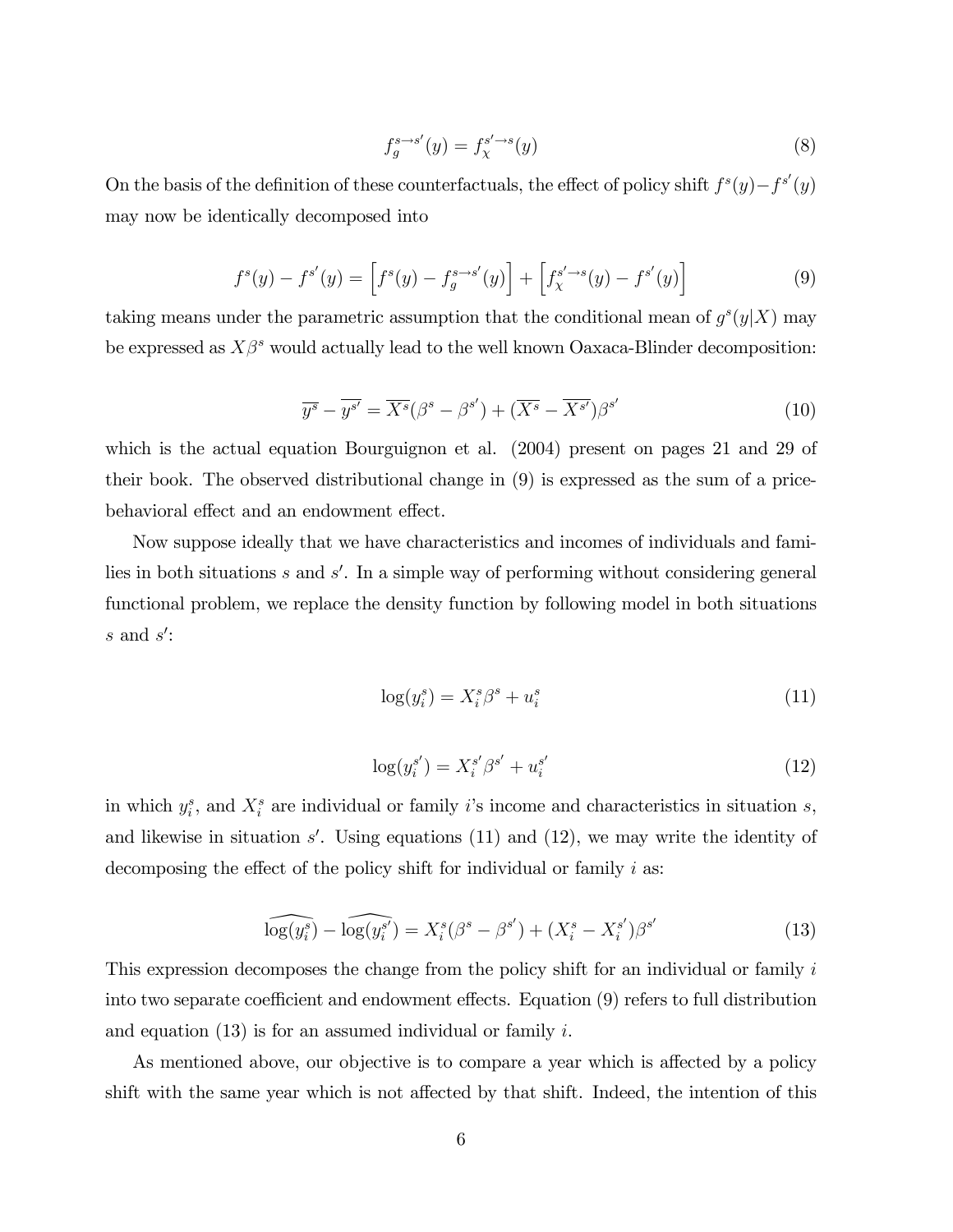paper is using the data from "previous year", the year  $t-1$ , to find some indicators that signal for the hypothetical unaffected year e.g., the indicator we could use for the coefficients  $\beta^{s'}$  is that of the same model in the previous year. While we can capture the coefficient effect following the procedures of Oaxaca  $(1973)$ , Blinder  $(1973)$ , and Bourgouignon et al. (2004), the procedure has serious limitations in capturing the endowment effect in our objective. The reason that induces us to include the second term in equation (13) using another convenient term to consider the endowment effect is that, if a change has occurred in the characteristics of some group in two successive years, it may arise from the fact that people do not cease improving in certain characteristics when this is already in progress. For instance, educational improvement in society may not be an effect of policy shifts. Overall, we want to create a density function for a notional period that has not ever really occurred, which is why we have a sample selection bias. For this we use Heckmanís model which helps us to consider endowment effects, or structural changes of a simulated year, in addition to accessible coefficient effects.

In our microsimulation, we start by comparing the actual distribution in this year and the hypothetical distribution obtained by simulating the population observed again in this year but using the previous year's coefficients. Indeed, to alleviate the problem of the endowment effect, we analyzed two successive years; in addition, we use Heckman (1979) to capture sample selection bias. Doing this, the Örst "Heckit" equation for the hypothetical unaffected situation  $s'$  could be the equation (11) with the data from the previous year  $t - 1$ ,

$$
\log(y_i^{t-1}) = X_i^{t-1}\beta^{t-1} + u_i^{t-1} \qquad i = 1, ..., N'
$$
\n(14)

Then we need the second Heckit equation, for which we merge two databases of this year and previous year. Here, in fact we constitute the situation  $s'$  using the data from the previous year because the situation  $s'$  would have the same structure of that year in transition to this year if the policy shift had not occurred. Our second Heckit equation is:

$$
D_i^{t,t-1} = X_i^{t,t-1} \beta^{t,t-1} + U_i^{t,t-1} \qquad i = 1, ..., N + N'
$$
 (15)

 $X_i^{t,t-1}$  $i_i^{t,t-1}$ s are the variables from our merged database, which determine the probability of the existence of an individual or family with a specific socio-demographic characteristic and income in previous year, and  $D_i^{t,t-1}$  $i_i^{t,t-1}$  is a dummy variable, which is defined as follows: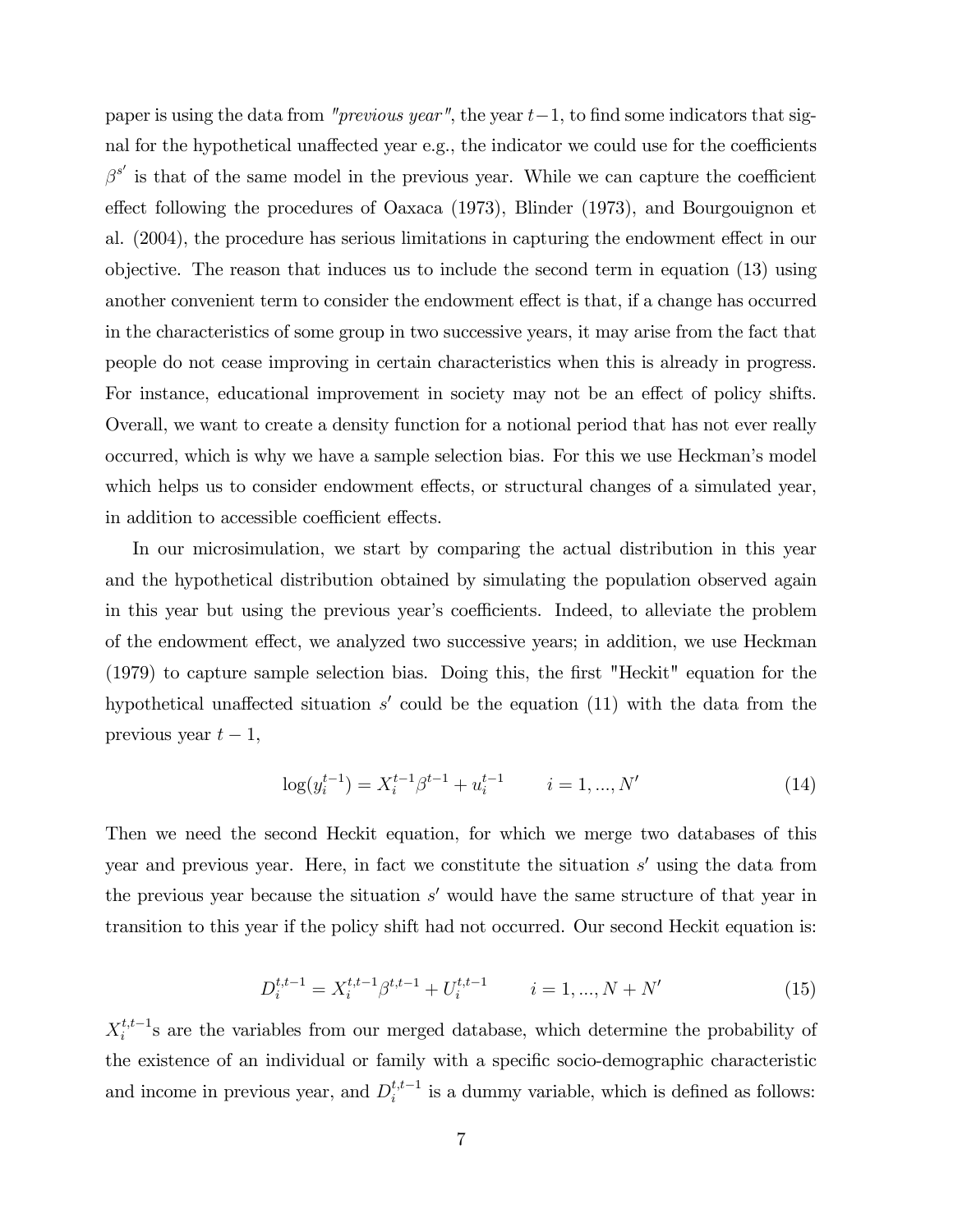$$
D_i^{t,t-1} = \left\{ \begin{array}{c} +1 & \text{if date of } X_i^{t,t-1} \text{ is } t-1, \text{ previous year} \\ -1 & \text{if date of } X_i^{t,t-1} \text{ is } t, \text{ this year} \end{array} \right. \tag{16}
$$

Based on definitions in 15 and 16,  $D_i^{t,t-1} > 0$  or  $U_i^{t,t-1} > -X_i^{t,t-1}\beta^{t,t-1}$  is for the case in which we have our desired data and obviously is unaffected by the policy shift because it belongs to the previous year. On the other hand, when we have a negative  $D_i^{t,t-1}$  $i^{t,t-1}$  is when we would like to have some data from unaffected situation  $s'$  in this year but we do not. However, for a negative  $D_i^{t,t-1}$  we use our second Heckit equation to correct for the fact that we do not have the desired data. Equation (14) helps us to create Mill's Ratio as in Heckman (1979):

$$
z_i = -X_i^{t,t-1} \beta^{t,t-1} \qquad i = 1, ..., N + N'
$$
 (17)

$$
\lambda_i = \frac{\phi(z_i)}{1 - \varphi(z_i)} = \frac{\phi(z_i)}{\varphi(-z_i)} \qquad i = 1, ..., N + N' \qquad (18)
$$

where  $\phi$  and  $\varphi$  are, respectively, the density and distribution function for a standard normal variable. In the next step, we separate the data for inverse of Mill's ratio,  $\lambda_i$ , for previous year and add it to regressors of equation (14) to run the second stage Heckit equation for the previous year, which can now be referred to as unaffected situation  $s'$ :

$$
\widehat{\log(y_i^{s'}}) = x_i^{t-1} \widehat{\Omega^{s'}} + \lambda_i^{t-1} \widehat{\alpha^{s'}} \qquad i = 1, ..., N' \qquad (19)
$$

Using Mill's ratio we can disentangle those effects on income which come from current characteristics from those effects which come from the change in characteristics prior to the policy shift. In fact, Millís ratio transits previous year hypothetically to a time period between the previous year and this year under the condition that no policy shift has occurred. Likewise, we could start from year t, in equation  $(14)$  with superscript t, and find the affected situation  $s$  in the time period between the previous year and this year:

$$
\widehat{\log(y_i^s)} = X_i^t \widehat{\Omega^s} + \lambda_i^t \widehat{\alpha^s} \qquad i = 1, ..., N
$$
\n(20)

As mentioned above in (19) and (20) we think Mill's ratio puts our model hypothetically in a situation where both characteristics from previous year and this year belong to a time period between the previous year and this year but the former is unaffected and the latter is affected, so that we can say that endowment effects are automatically controlled.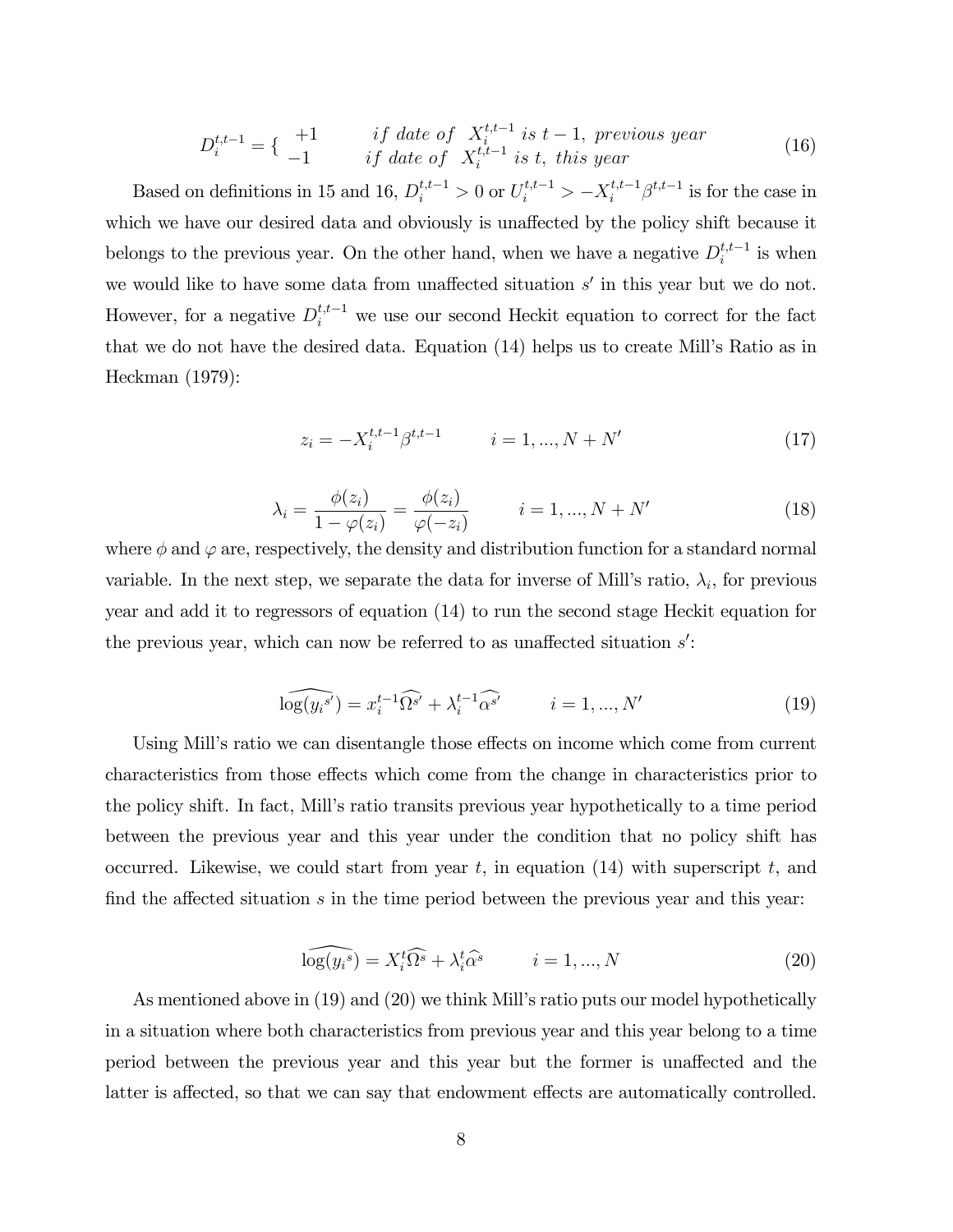Consequently, we can substitute parameters of the equation in the affected situation  $s$ with that of unaffected situation  $s'$ , and compare both affected and unaffected income structures from the policy shift as follows:

$$
\log(y_i \widehat{hypothetical s'}) = X_i^t \widehat{\Omega^{s'}} + \lambda_i^t \widehat{\alpha^s} \qquad i = 1, ..., N
$$
\n(21)

$$
\Delta_i^t = \widehat{\log(y_i^s)} - \log(y_i^{\widehat{hypothetical s'}}) = X_i^t(\widehat{\Omega^s} - \widehat{\Omega^{s'}}) \qquad i = 1, ..., N
$$
 (22)

This equation actually corresponds to equation (13) and  $\Delta_i^t$  is the amount of change in individual or family i's earnings as a result of the policy shift in this year.

Finally, we specify  $\Delta_i^t$  in deciles with respect to income to compute the effect of the policy shift on an average person or family in each decile, i.e., the effect of policy shift in year  $t$  on a middle class in decile  $j$  is:

$$
EFFECT_{j}^{t} = \frac{\sum_{i=[0.1 \times N] \times (j-1)}^{[0.1 \times N] \times (j-1)} \Delta_{i}^{t}}{[0.1 \times N]} \qquad j = 1, ..., 10
$$
 (23)

in which  $\Delta^t$  is sorted with respect to earnings in year t. Analyzing these ten results requires special rules and is also severely state dependent, depending on the state of the economy under consideration. We find, however, that any policy being successful in reducing income inequality is reflected in a decreasing order that is  $EFFECT_{j}^{t}$  is decreasing in j.<sup>2</sup>

### 3 Empirical Results

The Statistical Center of Iran (SCI) has been gathering data on the socioeconomic characteristics of households in Iran since 1963. This data consists of all socioeconomic characteristics of a sampling of Iranian households drawn each year. We use fourteen series of the data from 1991 to 2004 to model the four equations in (2) and (3) which constitute (1). Given Iranian data definitions, individual incomes may come from three activities: wage earning, business activity, and other kinds of transfer. In addition, we use households

<sup>&</sup>lt;sup>2</sup>Inflation does not affect the slope of differences in income with respect to deciles, because using logarithms in addition to CPI adjustments of the previous year's income to the year under consideration changes only the levels in Figure 2.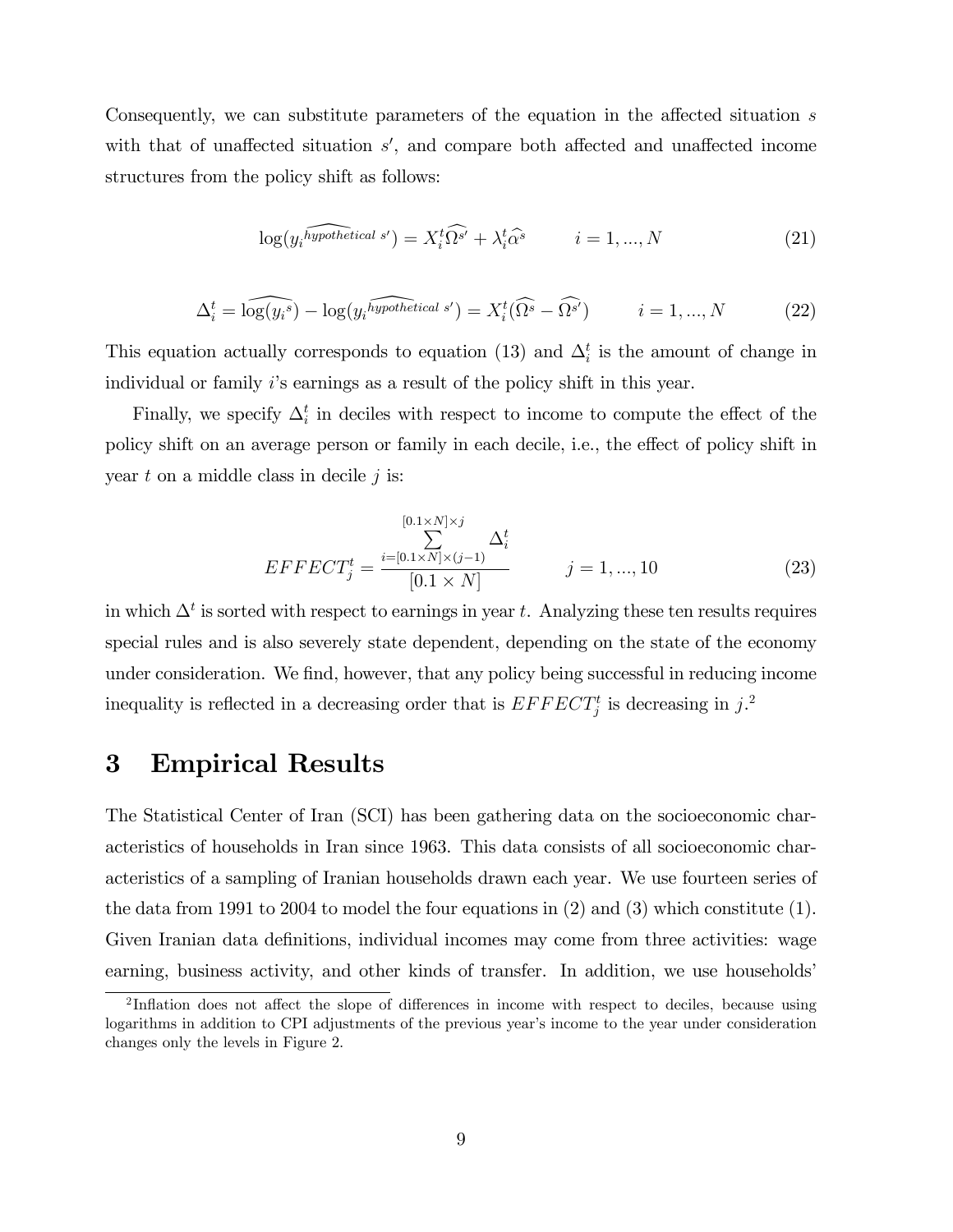consumption subtracted from earnings of family members as an indicator for other sources of households' income.<sup>3</sup>

In our calculations over this fourteen year period we intend to identify the occurance of a policy shift by determining a change in the remuneration structure of society. In order to do this, we assume that a policy shift has a direct impact on the remuneration structure. Following this idea, we use a Wald test to compare parameters of the equations for two successive years. In doing so, we average probabilities of equality of the corresponding parameters of the four equations, in (2) and (3), in the two successive years t and  $t-1$ :

$$
rr_{t-1,t} = \frac{1}{K} \left( \sum_{j=1}^{3} \sum_{k=1}^{K_j} \Pr(\beta_k^{j,t} = \widehat{\beta_k^{j,t-1}}) + \sum_{k=1}^{K_o} \Pr(\beta_k^{o,t} = \widehat{\beta_k^{o,t-1}}) \right)
$$
(24)

In this definition  $K_j$  and  $K_o$  represent the numbers of variables used in X for the  $j^{th}$  equation in (3) and equation (2),  $K = \sum_j K_j + K_o$ , and superscripts t and  $t-1$ characterize coefficients for the respective year. We call this ratio the "resemblance ratio". Resemblance ratio is our measure of the amount of the policy shift such that the greater this ratio is, the more similar the coefficients in the two years are. We interpret this as less policy shift occurrence. Conversely, this measure can be used to identify years in which substantial changes in the remuneration structure occured at local minima with respect to years.

We calculate the resemblance ratio of all 14 years as portrayed in Figure 1. Four years show a reduction from previous and following years, since they are four local minima. This fact indicates that the familial remuneration mechanism is more affected in the years 1994, 1997, 2001, and 2003, changes which were probably related to the return to previous price regulations in the second half of the Rafsanjani presidency, the beginning of the first half of the Khatami presidency, the beginning of the third development program, and a policy break in the second half of the Khatami presidency, respectively. In the next subsection, we have also considered the years 1995 and 1998 whose resemblance ratios are relatively at the same levels as previous years.

The regression results for 1994, which showed the greatest policy shift, based on the resemblance ratio, are shown in Table 1. For calculating Mill's ratio, named LANDA, the data for year 1993 are also used. We have controlled for inflation by adjusting the

 $\overline{\text{3P}}$ lease see Appendix for a description of the data and definitions in this survey in addition to the way we have aggregated this data.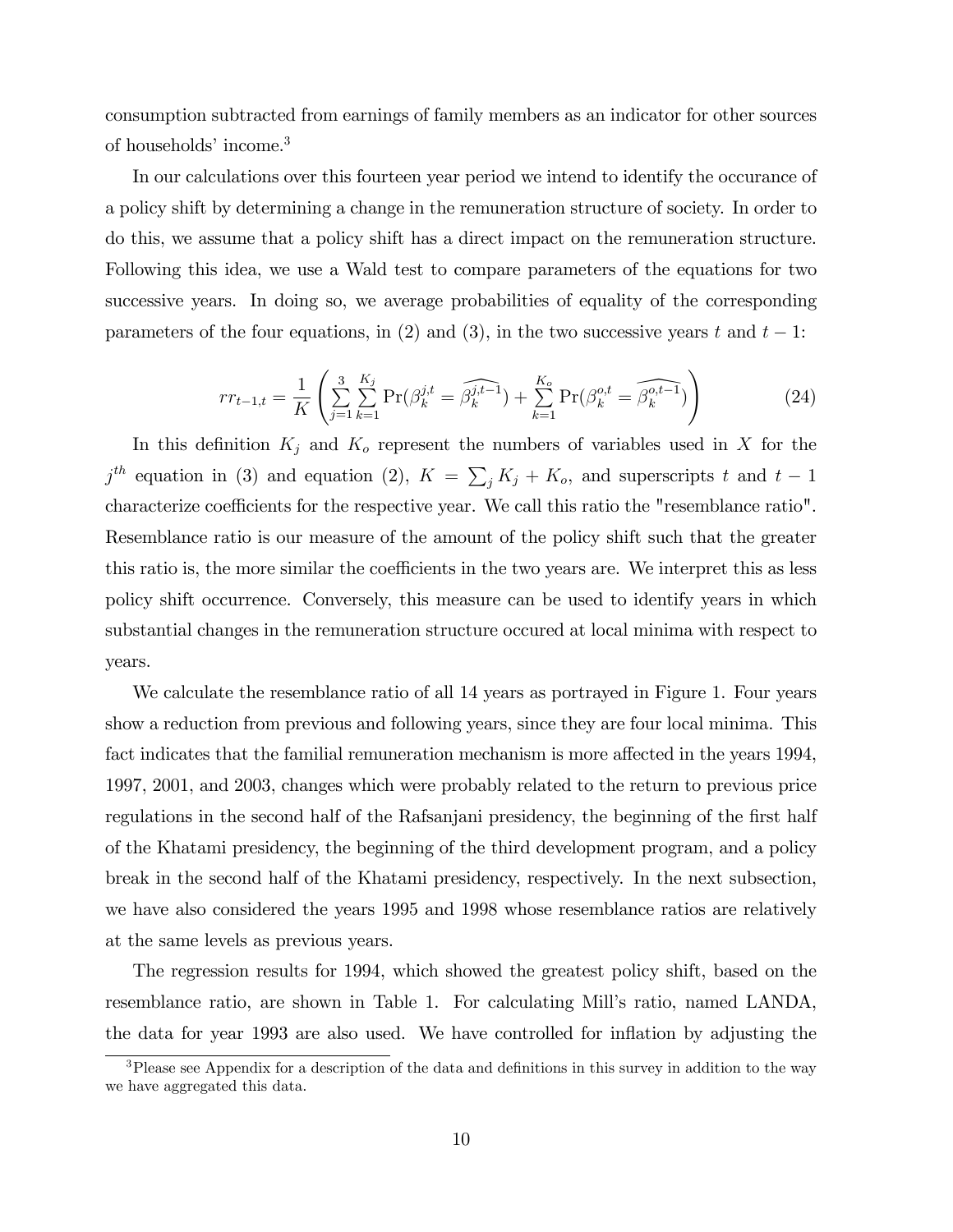

earnings and spending of the year 1993 to the target year 1994 by the inflation rate in that target year. This table is useful for clarifying how the regression for equations of these four activities of a family is run. After merging the databases of two years and calculating Mill's ratio, we redo all regressions while adding Mill's ratio to the regressors. Finally, we substitute coefficients and evaluate effects on different income deciles as we did in  $(22)$ , and (23).

|                                                 |                        | Variables |            |          |          |         |            |          |             |              |            |              |                                |
|-------------------------------------------------|------------------------|-----------|------------|----------|----------|---------|------------|----------|-------------|--------------|------------|--------------|--------------------------------|
|                                                 | $\operatorname{Stage}$ | Intercept | <b>EMN</b> | м        | GE       | AGE     | <b>EDU</b> | P        | <b>EMST</b> | <b>FSIZE</b> | <b>LTY</b> | <b>LANDA</b> | Adj-<br>usted<br>$R^{\wedge}2$ |
| Entrepreneu<br>뚐                                | 1                      | 15.491    | 0.209      |          | $-1.197$ |         | $-0.321$   | 0.735    | $-0.123$    |              |            |              | 0.207                          |
|                                                 |                        | (0.067)   | (0.016)    |          | (0.036)  |         | (0.023)    | (0.024)  | (0.025)     |              |            |              |                                |
|                                                 | 2                      | -40.785   | 0.175      |          | $-1.093$ |         | $-0.255$   | 5.570    | $-0.116$    |              |            | 39.848       | 0.341                          |
|                                                 |                        | (1.171)   | (0.014)    |          | (0.033)  |         | (0.021)    | (0.102)  | (0.023)     |              |            | (0.828)      |                                |
| <b>Earners</b><br>Wage                          | 1                      | 14.919    |            | $-0.175$ | $-0.265$ | 0.016   | $-0.573$   | 0.422    | $-0.317$    |              |            |              | 0.264                          |
|                                                 |                        | (0.044)   |            | (0.007)  | (0.023)  | (0.000) | (0.021)    | (0.016)  | (0.012)     |              |            |              |                                |
|                                                 | $\overline{2}$         | 101.466   |            | $-0.077$ | $-0.038$ | 0.109   | $-5.509$   | $-6.686$ | $-0.245$    |              |            | $-55.225$    | 0.663                          |
|                                                 |                        | (0.673)   |            | (0.005)  | (0.015)  | (0.000) | (0.040)    | (0.056)  | (0.008)     |              |            | (0.429)      |                                |
| recipients<br>transfer<br>Other                 | 1                      | 13.214    |            | $-0.021$ | $-0.179$ | 0.013   | $-0.489$   | 0.884    | $-0.021$    |              |            |              | 0.253                          |
|                                                 |                        | (0.072)   |            | (0.012)  | (0.036)  | (0.000) | (0.034)    | (0.031)  | (0.012)     |              |            |              |                                |
|                                                 | 2                      | $-38.251$ |            | $-0.481$ | $-0.122$ | 0.011   | 4.166      | 4.495    | $-0.481$    |              |            | 28.826       | 0.429                          |
|                                                 |                        | (1.251)   |            | (0.015)  | (0.032)  | (0.000) | (0.116)    | (0.092)  | (0.015)     |              |            | (0.699)      |                                |
| household<br>sources of<br>¥<br>income<br>Other | 1                      | 14.251    |            |          |          | 0.006   | $-0.191$   |          |             | 0.101        | $-0.114$   |              | 0.031                          |
|                                                 |                        | (0.338)   |            |          |          | (0.001) | (0.048)    |          |             | (0.008)      | (0.023)    |              |                                |
|                                                 | 2                      | 9.759     |            |          |          | 0.003   | $-0.500$   |          |             | 0.047        | $-0.230$   | 6.631        | 0.386                          |
|                                                 |                        | (0.288)   |            |          |          | (0.001) | (0.039)    |          |             | (0.007)      | (0.018)    | (0.147)      |                                |

Table 1: Equations for year 1994

Note: all parameters significant at 5%

- Independent variable is logarithm of income in corresponding group

-EMST is the employment status that the individual has, M is one's membership in family, GE is Gender, Age is one's age, EDU is one's education status, P is one's living location, EMN is number of one's jobs, FSIZE is family size, LTY is logarithm of the total income that a family claims, and LANDA is the Mill's ratio for corresponding equation. For more details see table 3.

\* In this equation Age and Education are family member's characteristics whose income is the highest in the family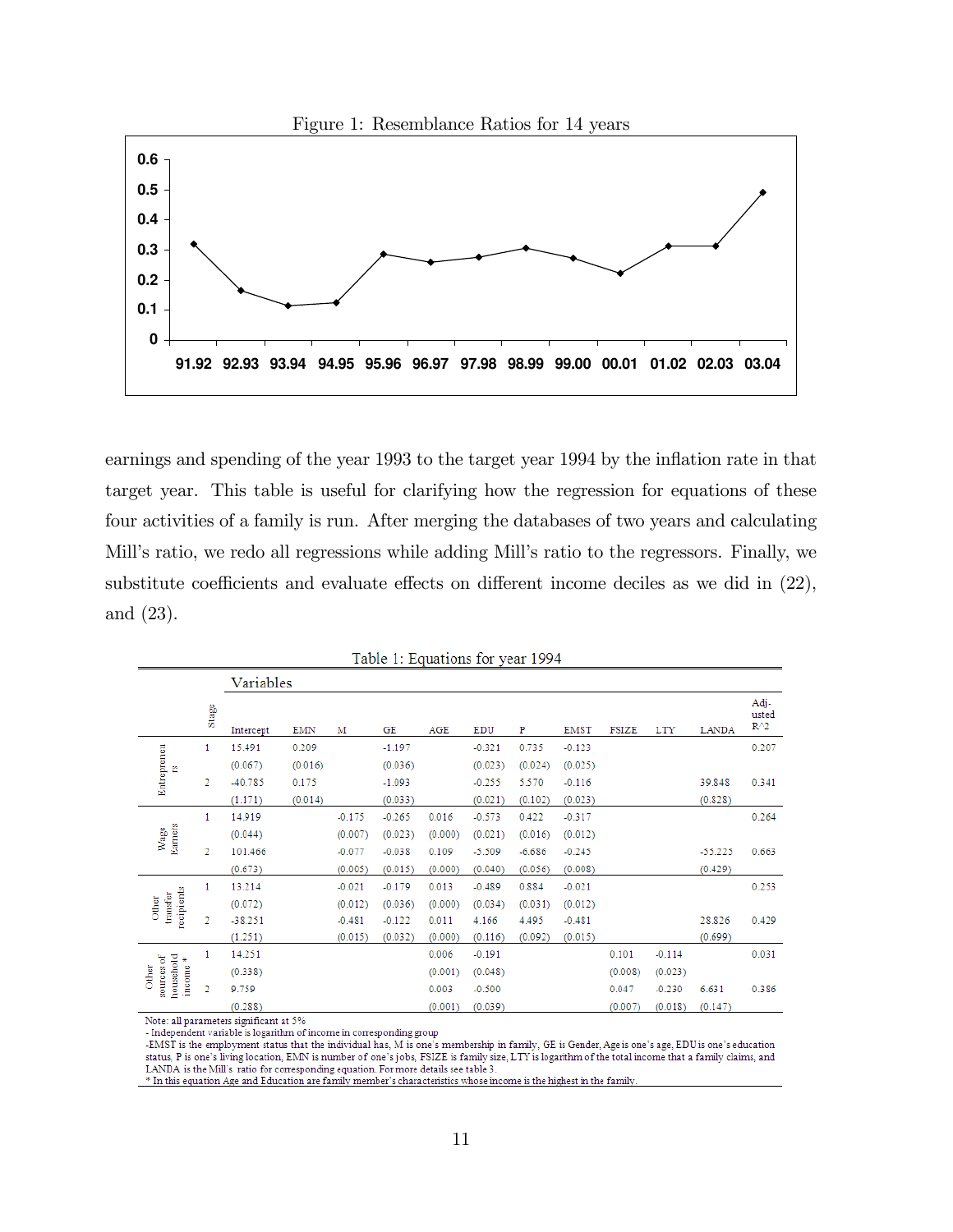However, further on, using  $(1)$  we will integrate all these effects to find the effect at the family level. To continue, we analyze the results in identified years of policy shift.

### 3.1 Analyzing policy shifts by income groups

This section is based on substituting parameters in equations as shown in equations (22), and  $(23)$ . In fact, we substitute coefficients of simulated unaffected hypothetical years for corresponding coefficients of affected years and compare the income sphere with the case without substitution. Following this we analyze these effects for the case of Iran. Figure 2 shows our findings; in each plot the horizontal axis is ten deciles and the vertical axis is the change in logarithms of average earnings in the corresponding subgroup; indeed, in notation of equation (23) the plot is  $EFFECT^t_j$  with respect to j for deciles; and superscript t is for the fact that this is a change in the effect of a policy shift affecting year t. We have three activity groups in addition to the family level for a sector analysis. As an example, we take the figure for Entrepreneurs in year 1994; it shows that for two average individuals in the first and last deciles, the latter with higher income but both working as entrepreneurs, these policy shifts affecting 1994 have increased the logarithm of the income of the high income entrepreneurs and decreased that of the low income ones. In other words, poorer entrepreneurs have lost some opportunities that they would have had, had this policy not been implemented, and rich ones have, in effect, found new  $opportumities<sup>4</sup>$ .

Policy shift effects in 1994: All occupations face unequal effects in addition to the fact that lower deciles always lose some opportunities and higher deciles gain from policy shifts. At the family level, there is no trend except a minor gap between the first and the last deciles. Moreover, lost opportunities at the family level are observed.

Policy shift effects in 1995: All entrepreneurs are caused to lose some opportunities, and this may be a side effect of the influence of high inflation, which decreased the value of their income. However, we have taken ináation into account. In contrast, wage earners observe an increase in income and this is probably due to the fact that the government tried

<sup>4</sup>Our data about family income is based on consumption in the family, but saving in this survey is evidently not to be trusted. So, by considering all activities, one may argue that our result has its source in the fact that higher income groups increase consumption less when faced by higher income. Indeed this fact does not detract from our analysis when we propose that the policy has not caused a more equitable distribution. However, if one extends this method to other cases in further research, this should be taken into account.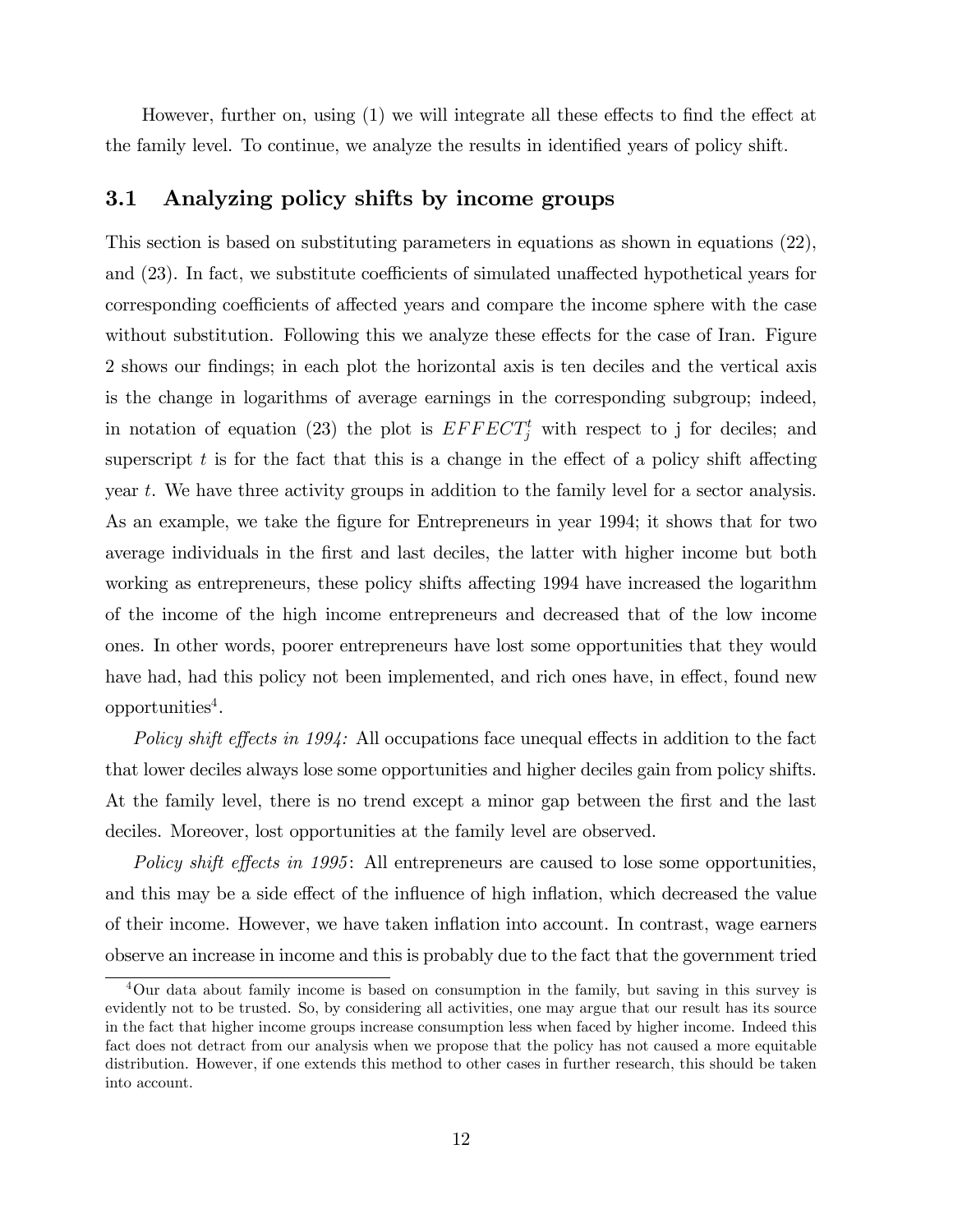to compensate their losses from inflation. Given the effect on wage earners, entrepreneurs, other transfer recipients and other sources of household income, the figure shows that an average family in the first decile lost some opportunities as a result of the policy shift. On the other hand, an average family in the tenth decile has experienced an increase in income which was not possible in the case of "no policy shift".





Year 1995 is characterized by government attempts to distribute incomes more equally. These attempts made wages and some transfers more equal, but the government was not able to affect the earnings distribution of entrepreneurs and other sources of household income.

Policy shift effects in 1997: All occupations face unequal effects and at family level there is no trend except a minor gap between the first and last deciles. Moreover, lost opportunities at the family level are observed to stem from other sources of household income.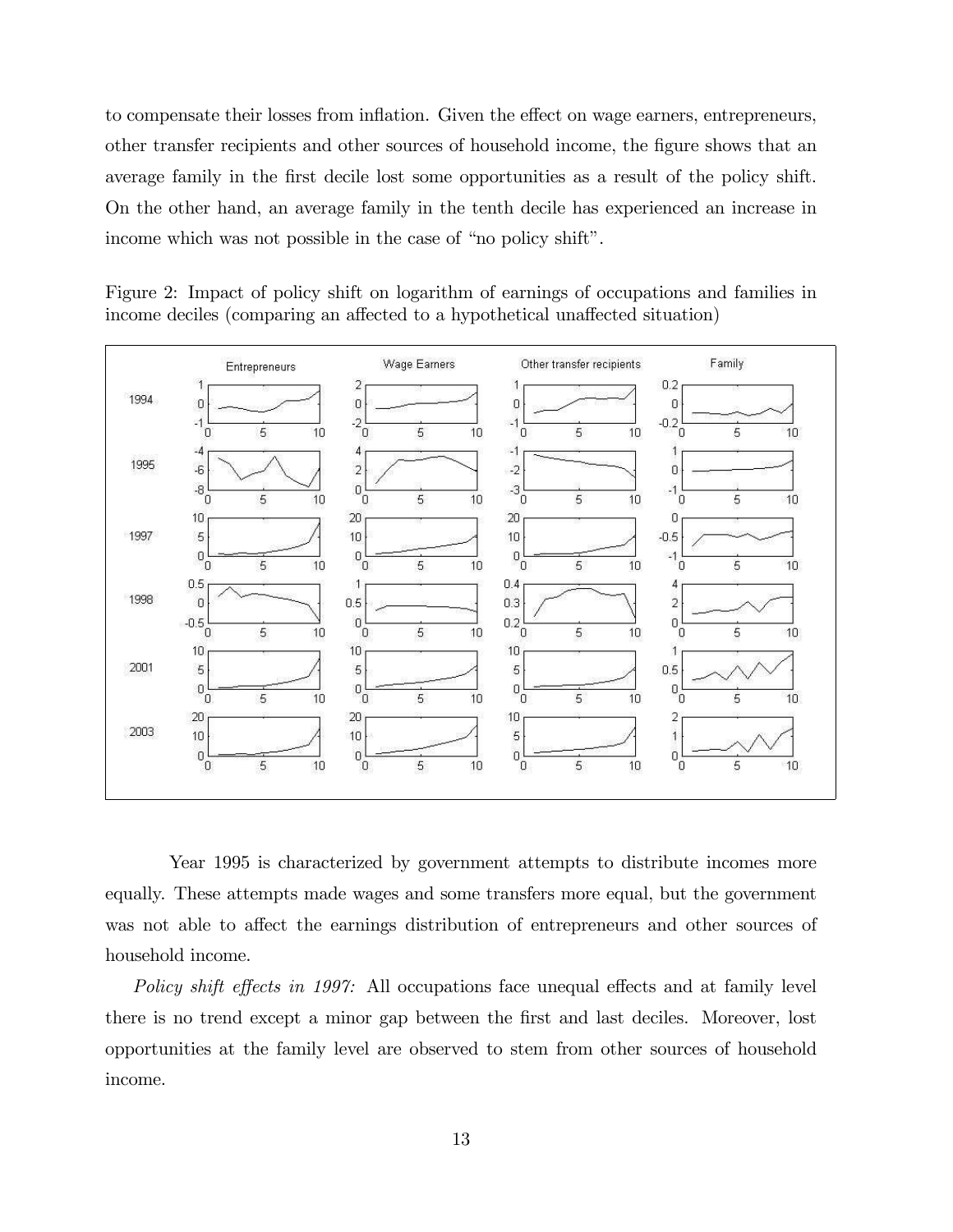Policy shift effects in 1998: Attempts to distribute incomes more equally have shown a successful result in distributing wages, and the excess of entrepreneurs, but in other cases unequal effects are observed. In that year, effective policies caused an increase in the highest family decile's logarithm of earnings three times greater than that of the lowest decile's earnings, namely the lowest increased by one percent, and highest increased by three.<sup>5</sup>

Policy shifts in 2001 and 2003: Opportunities did not decrease, but policy shifts did cause an increase in higher deciles' opportunities more than that of lower deciles'. For example, entrepreneurs in all deciles are almost unaffected, but for deciles 9 and 10 a very large increase is observed. At the family level we observe, as in all other years, unequal effects. We can see that all deciles benefitted in addition to some especially high increments for the middle classes. Although an increase is achieved, it does not correspond with the government objective, which was for more equitable income distribution.<sup>6</sup>

## 4 Conclusions

In this paper, we have applied microsimulation using the Oaxaca-Blinder decomposition as well as a Heckman correction for sample selection bias in order to compare simulation results for a hypothetical unchanged situation with an actual policy shift.

This model has been applied to household data from Iran, and its results show some discontinuities in years 1994-95, 1997-98, 2001, and 2003. Based on the results of year 1995ís and year 1998ís changes, shifts in policies succeed in distributing wages more equitably, but not in distributing more equitably over most occupations and other sources of household income. In regard to other years, there is no evidence that policy shifts have reduced inequality. At the family level, the results show that the after-effect on incomes of policy shifts are observed in higher deciles of income, and that lower deciles of income suffer from either losing expected opportunities or else they are not affected as much in comparison to higher income deciles.

A useful extension of this paper would be a comparison of results with similar studies

 ${}^{5}$ Indeed, we have observed that for this case Gini coefficients do not show this unequal effect.

 $6$ When we depict all effects for the family, it shows the same Gini coefficients in the simulated hypothetical year 2003 with a policy shift, and that without the policy shift. In fact, the Lorenz curves are nearly identical. But, one may see in figure 2 that there is a big gap between the gain of the first and the tenth deciles.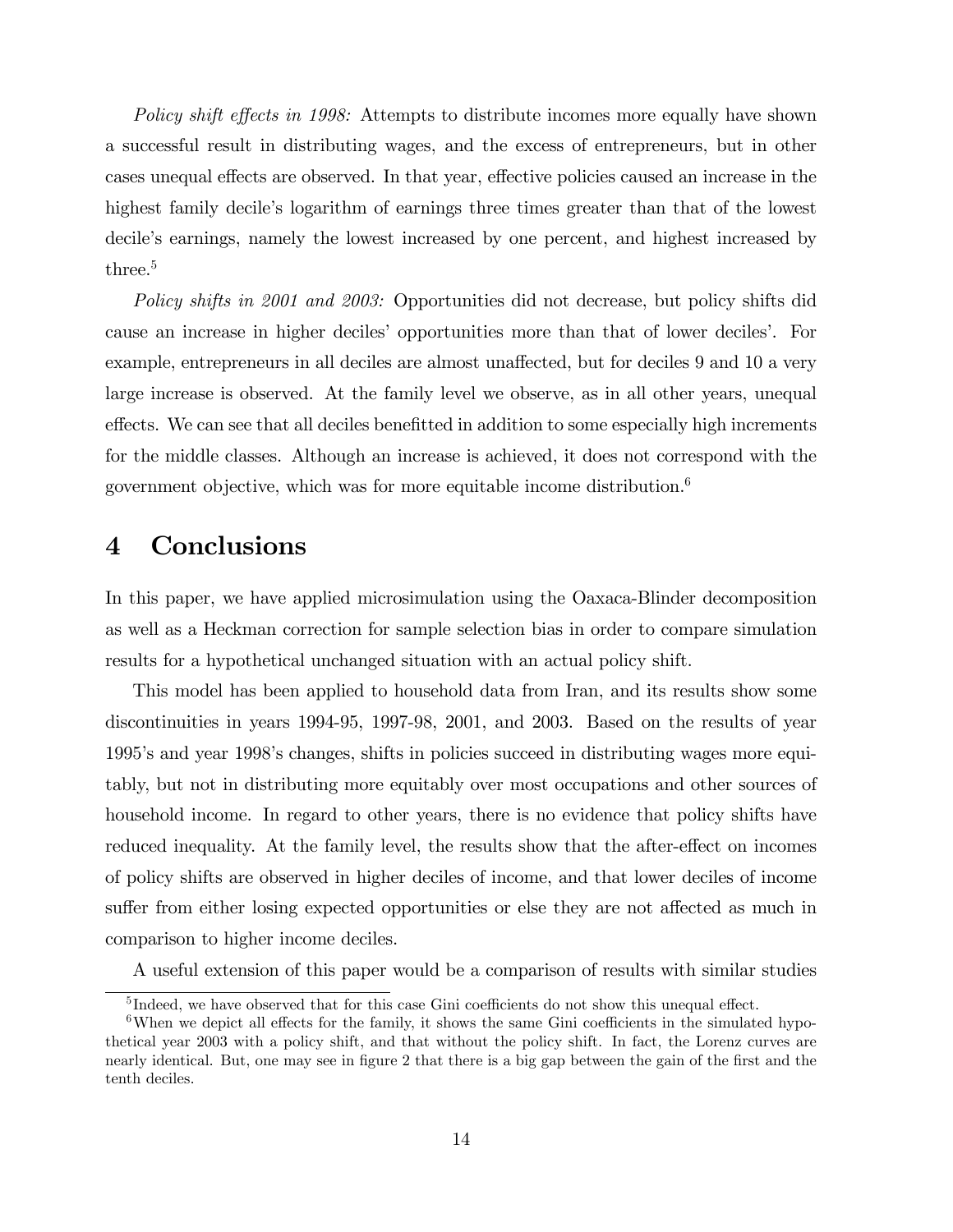in other countries. In doing so, if the analysis comes out in the opposite direction and makes use of consumption data for tracing other sources of household income (since in our case, income data is not reliable as families are inclined not to declare the correct amount of their income), one should consider the smaller marginal propensity to consume for higher deciles of income.

#### Reference :

[1] Alesina, Alberto, and Dani Rodrik (1994): "Distributive Politics and Economic Growth", *The Quarterly Journal of Economics*, **109(2)**, pp.465-490.

[2] Blinder, Alan S. (1973): "Wage Discrimination: Reduced Form and Structural Estimates", Journal of Human Resources, 8, pp.436-455.

[3] Bourguignon, Francois, Francisco H. G. Ferreira, and Nora Lusting (2004): "The Microeconomics of income distribution Dynamics In East Asia and Latin Americaî, A co publication of the World Bank and Oxford University Press.

[4] Bravo, David, Dante Contreras, Tomas Rau, and Sergio Urzua (2000): "Income Distribution in Chile 1990-1998: Learning from Microeconomic Simulationî, Department of Economics, Universidad de Chile.

[5] Dollar, David, and Asrt Kraay (2002): "Growth Is Good for the Poor", Journal of Economic Growth, Springer,  $7(3)$ , pp.195-225.

[6] Forbes, Kristin J. (2000): "A Reassessment of the Relationship between Inequality and Growth", American Economic Review, 90(4), pp.869-887.

[7] Heckman, James J.  $(1976)$ : "Sample selection Bias as a specification error", *Econo*metrica,  $74(1)$ , pp.153-161.

[8] Oaxaca, Ronald (1973): "Male-Female Wage Differentials in Urban Labor Markets", International Economic Review, 14, pp.673-709.

[9] Tabibian, Mohammad (1999): "Analyzing level of welfare, poverty and income distribution in the years between 1985 and 1995", A Persian publication of Institute for Research on Planning and Development (IRPD).

[10] VÈlez, Carlos E., Jose Leibovich, Adriana Kugler, Cesar Bouillon, and Jairo Nunez  $(2002)$ : "The Reversal of Inequality Trends in Colombia, 1978-1995: A Combination of Persistent and Fluctuating Forcesî, in World Bank, Colombia Poverty Report, Report No. 24524-CO. Washington, D.C.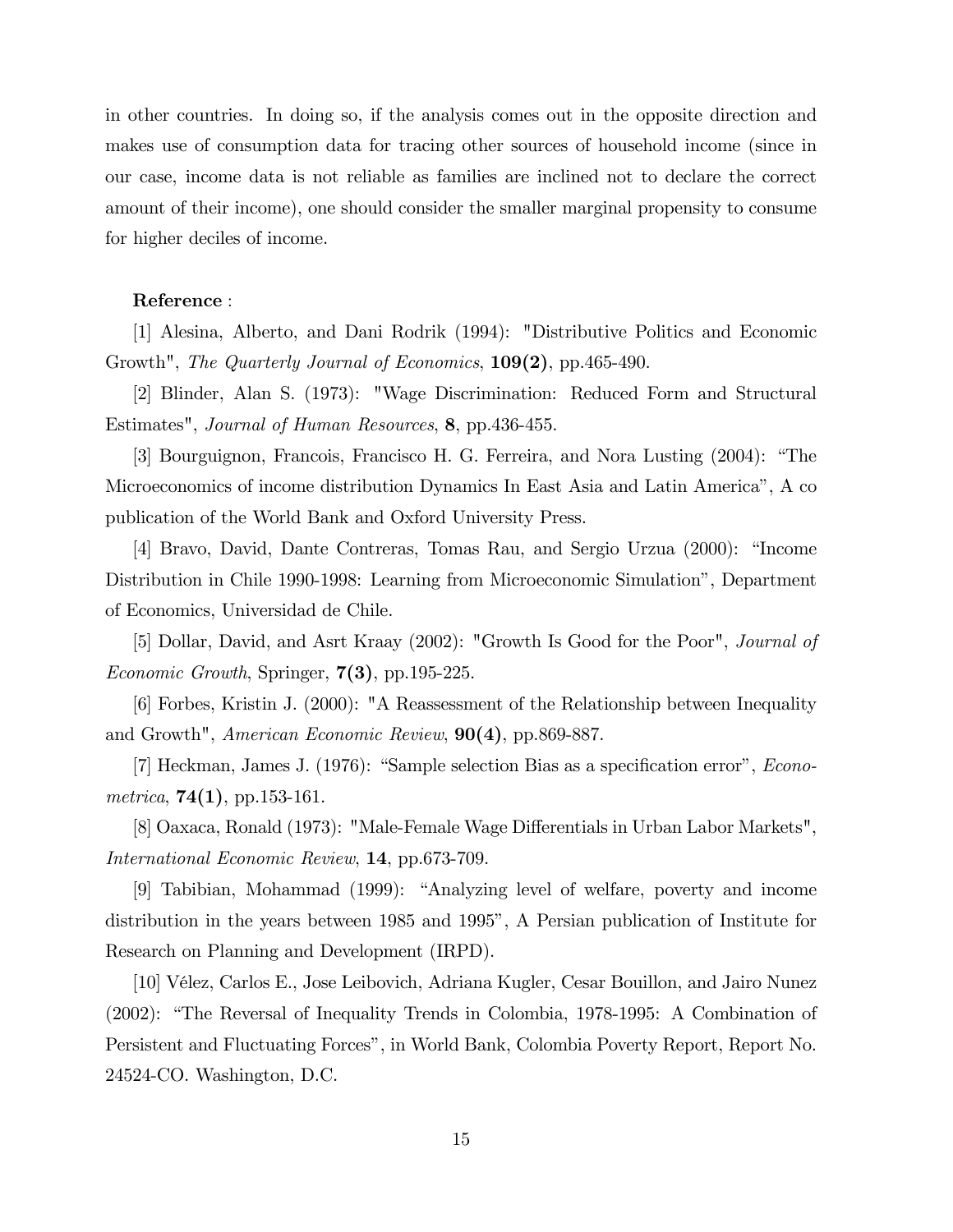#### Appendix: Data

The Statistical Center of Iran (SCI) has been producing their Household Income and Expenditure Survey (HIES) since 1963. This survey had been implementing some improvements in definitions and samplings each year untill 1974 which makes it hard to compare different years. However, after 1974 basic definitions are compatible. We use fourteen series of the data from 1991 to 2004 to model the four equations in equations (2) and (3) which constitute (1). Since the main goal of this survey is obtaining weights for the consumer price index, it covers the whole country without any specific geographic area being excluded; moreover, it covers all consumption from food and clothing to durable goods over a 12 month period, and the whole income data starting with wages and ending with all other transfers in the same time period.<sup>7</sup> In table 2, sample sizes in the years under consideration in this paper are provided.

Table 2: Data sample sizes in different groups

|                           | 1991   | 1992   | 1993   | 1994   | 1995   | 1996   | 1997   | 1998   | 1999   | 2000   | 2001   | 2002   | 2003   | 2004   |
|---------------------------|--------|--------|--------|--------|--------|--------|--------|--------|--------|--------|--------|--------|--------|--------|
| Families                  | 17.755 | 14.713 | 12.003 | 18.779 | 33.906 | 20.824 | 20.795 | 13.954 | 26.944 | 25.021 | 22,608 | 31.598 | 22.902 | 22.902 |
| Mean family size          | 5.65   | 5.60   | 5.36   | 5.40   | 5.43   | 5.31   | 5.23   | 5.34   | 5.14   | 5.00   | 4.57   | 4.81   | 4.70   | 4.70   |
| Entrepreneurs             | 16.568 | 15.701 | 11.376 | 16.063 | 31.237 | 20.233 | 19.286 | 15.930 | 25.069 | 22.614 | 22.976 | 26.505 | 19.276 | 19.276 |
| Wage earners              | 12.426 | 10.415 | 8.370  | 14.107 | 23.989 | 15.685 | 15.968 | 6.385  | 20.360 | 18.656 | 10.087 | 23.210 | 17.145 | 9.342  |
| Other transfer recipients | 4.768  | 3.966  | 3.127  | 5.513  | 11.209 | 6.499  | 6.914  | 5.567  | 12.209 | 11.166 | 12.391 | 15.277 | 10.010 | 10.010 |

We aggregate all activities to three main groups: wage earnings, business activity (entrepreneurs), and other kinds of transfers such as pensions, life insurance, etc., and these are the three activities we defined in equation 1. One big problem in this survey is that expressed incomes are not to be trusted, while expenditures can be. We aggregate all expenditure in the family, subtract this from the earnings of family members and add their expressed savings, which results in the difference between what the family earns and what it spends. This difference may have various sources: first, as mentioned above, is the fact that family members are not inclined to reveal their income. Second is the fact that families may be self employed. We call this difference "other sources of household income", and in the notation of equation 1 it is represented by  $y_h^o$ .

Definitions of variables we use in our application are presented in table 3. Income and expenditure data are aggregations of items to the three mentioned subgroups. Divisions

<sup>&</sup>lt;sup>7</sup> Iran, Islamic Rep. of, Household Expenditure and Income Survey, 2003, GENERAL INFORMATION AND BASIC DEFINITIONS. <http://laborsta.ilo.org/applv8/data/SSM6/E/325A.html>.